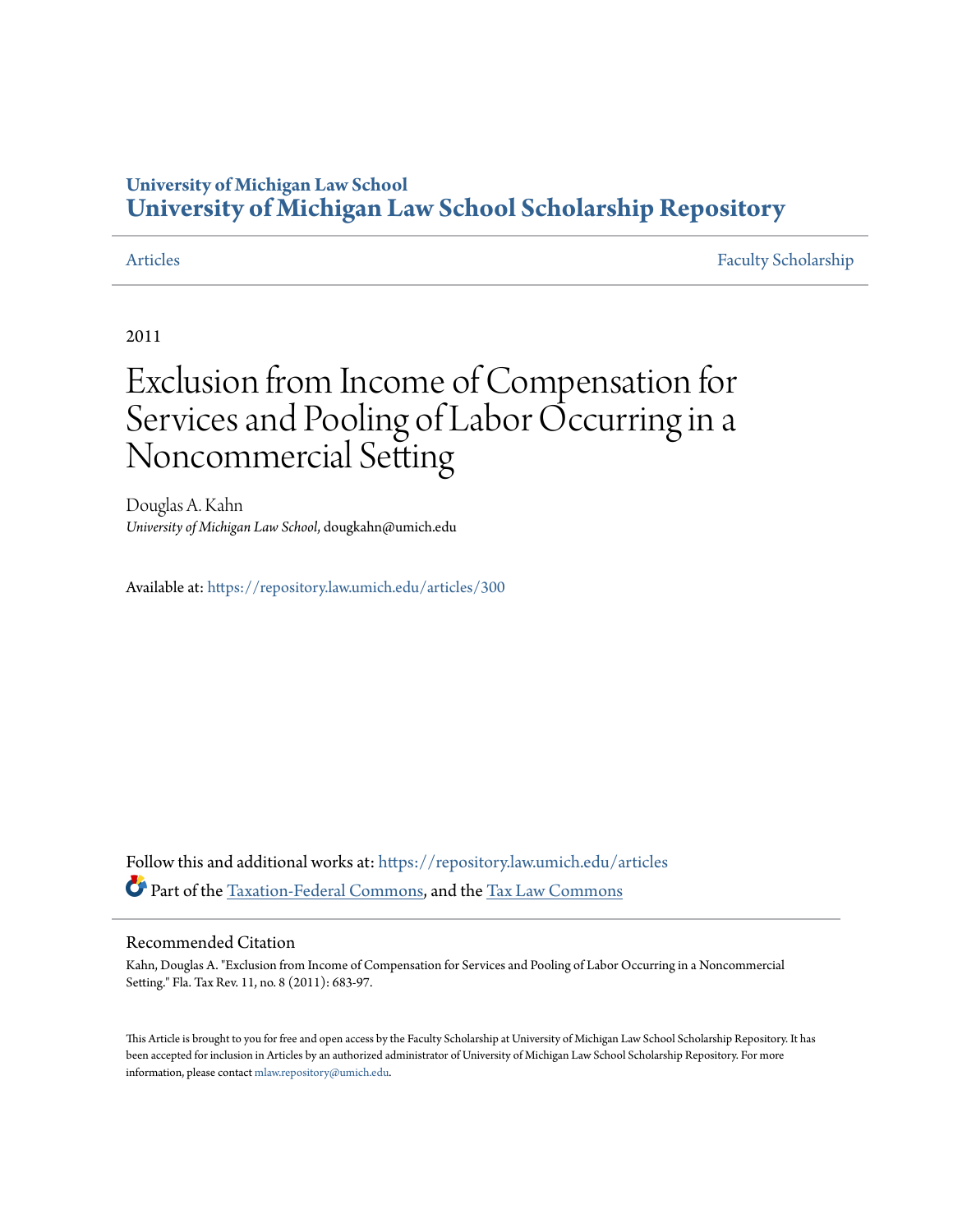# **FLORIDA TAX REVIEW**

*Volume 11 2011 Number 8*

### **EXCLUSION FROM INCOME OF COMPENSATION FOR SERVICES AND POOLING OF LABOR OCCURRING IN A NONCOMMERICAL SETTING**

*by*

*Douglas A. Kahn\**

|  |  | <b>III. JOINT ACTIVITY DIFFERENTIATED FROM A BARTER</b>  |  |
|--|--|----------------------------------------------------------|--|
|  |  |                                                          |  |
|  |  |                                                          |  |
|  |  | B. Non-Marital Exchange of Services Not Connected With a |  |
|  |  |                                                          |  |
|  |  |                                                          |  |
|  |  |                                                          |  |
|  |  |                                                          |  |
|  |  |                                                          |  |

When cash is received for services, it typically will constitute gross income to the recipient.' But what if the payments are made in a noncommercial setting such as the payment **by** a parent to a child for mowing the lawn or performing household chores? As discussed later in this Essay, there are reasons to conclude that such payments do not constitute income. The problem of how to treat receipts from a noncommercial activity frequently arises in the context of an exchange of services. **A** similar problem arises when services are provided **by** several persons pursuant to a pooling of labor to accomplish a common noncommercial goal.

The regulations state that if a taxpayer receives services from another as payment for services rendered **by** the taxpayer, each party will realize gross income equal to the value of the services received from the other.<sup>2</sup> If services were received as full or partial payment for property, the value of the services

**<sup>\*</sup>** Paul **G.** Kauper Professor of Law, University of Michigan. The author thanks Professors James Hines and Jeffrey Kahn for their extremely helpful comments and criticisms.

**<sup>1.</sup>** I.R.C. **§** 61(a)(1).

<sup>2.</sup> Reg. **§1.61-2(d)(1).**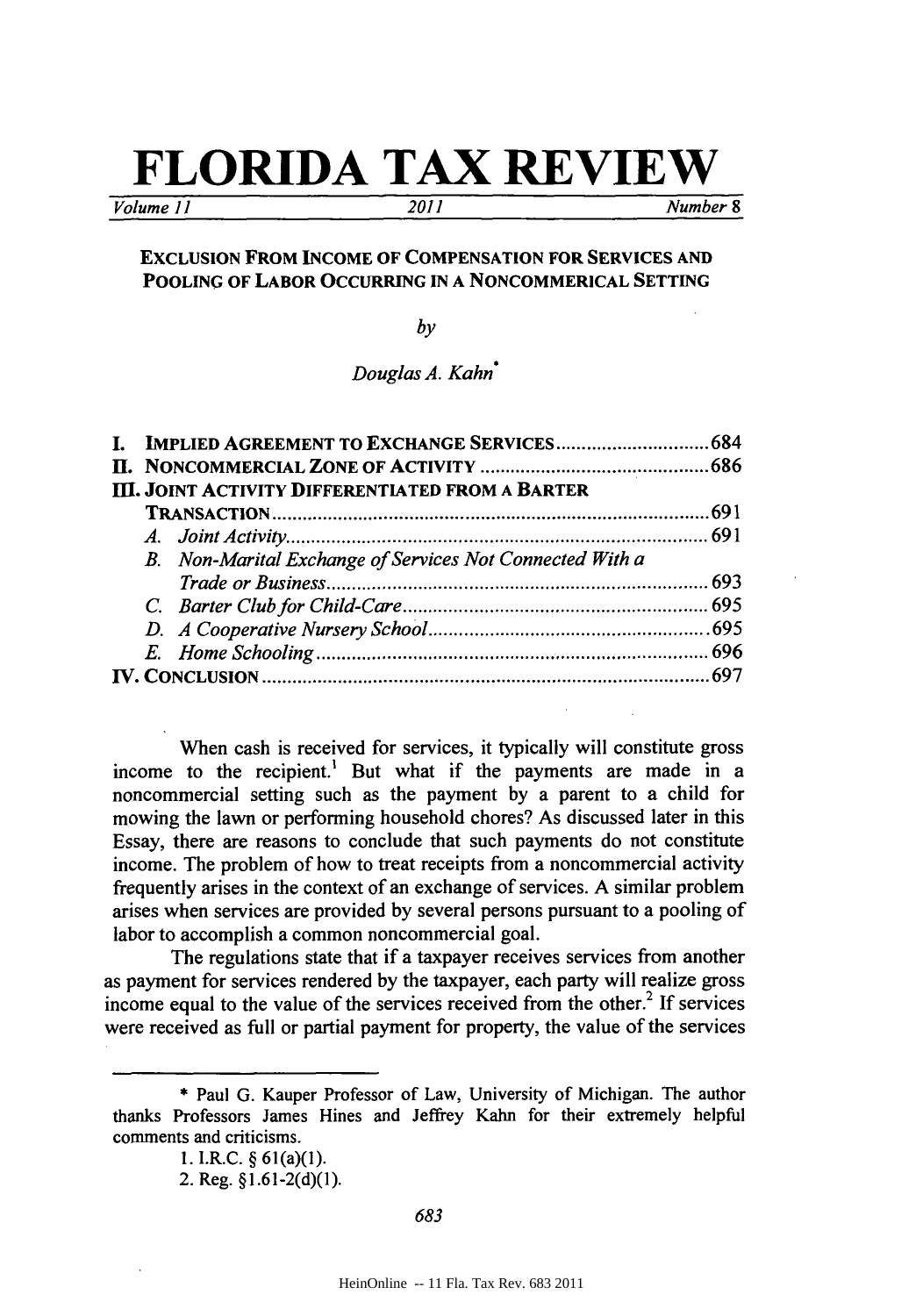received would be included in the amount realized on the sale of the property. The tax problems that arise in connection with the receipt of services mostly occur when services are exchanged, and this Essay addresses that situation and will deal only incidentally with a payment of cash or other property for services.

#### **I. IMPLIED AGREEMENT TO EXCHANGE SERVICES**

**A** fundamental issue in determining whether the receipt of services from another has income tax consequences is whether the services received were rendered as compensation for services performed (or to be performed) **by** the taxpayer. **If,** instead, the received services were rendered gratuitously, there would be no income tax consequence.<sup>3</sup>

When there is an explicit agreement that one service will be exchanged for another, then it is clear that they were undertaken pursuant to a bargained-for exchange. There are, however, many situations in which there is a factual question whether services were exchanged or whether there were mutual gifts of services. Consider the following illustrations.

Helen, an attorney, is told that she needs to undergo surgery. She employs Ralph to perform the surgery. Ralph tells her that he is in need of an attorney to represent him in a divorce proceeding. He proposes that he perform the surgery in exchange for Helen's representing him in the divorce. Helen agrees, and neither party bills the other for the services performed. Clearly, that constitutes an exchange of services in which each party realizes gross income equal to the value of services received.

Now, let us change the facts. Helen and Ralph have been good friends since childhood. When Helen visited Ralph, he had no reason to believe that his marriage would end in a divorce; and so he had no reason to anticipate that he would need Helen's services. After performing the surgery, Ralph tells Helen that he will not bill her for his services because they have been such good friends for so long. **If** nothing else occurred, the services that Helen received would be gratuitous, and there would be no tax consequence. Two years later, Ralph asked Helen to represent him in a divorce. After doing so, Helen wanted to charge Ralph for her services, but felt constrained not to charge him because of having accepted the gift of Ralph's services two years earlier.

**<sup>3.</sup>** Section 102 of the Code excludes from income *property* received as a gift. There is no statutory provision excluding the gift of services. There is no reason to treat the receipt of a gift of services differently from a gift of property, and the receipt of gratuitous services has never been subjected to taxation. This is part of the common law of taxation. Indeed, the gratuitous performance of services for another is not even subject to gift taxation. *See* Rev. Rul. **66-167, 1966-1** C.B. 20.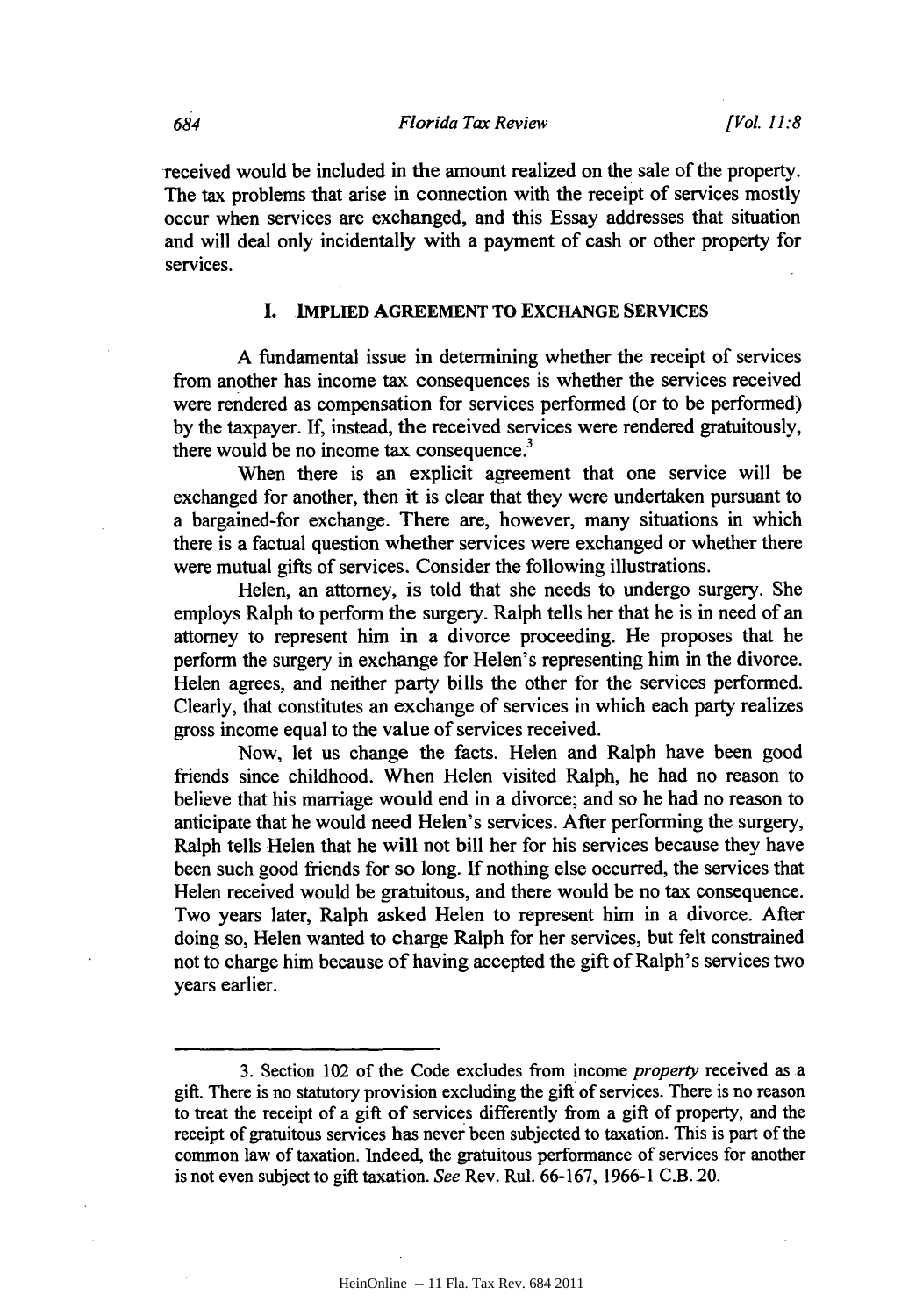In the view of the author, Helen's provision of legal services to Ralph was not made out of "detached and disinterested generosity."' The transfer was not motivated **by** love, affection, or sympathy. The value of her services should therefore be income to Ralph.

Does Helen's nondonative purpose in not charging Ralph for her services convert Ralph's "gift" to her into being one side of an exchange so that her receipt of Ralph's services is income to her? That would require Helen to file an amended return. Can the character of a transfer be changed retroactively? Ralph's intention to provide his medical services gratuitously is determined as of the time of his donation and is not affected **by** Helen's actions, but the subsequent event does put the matter into a different light. In the view of the author, Ralph's gift to Helen should not lose its donative character and so should not be taxed to her.

So, we are left with the strange result that Ralph is taxed on the receipt of Helen's services, but Helen is not taxed. In effect, one side of the transaction is treated as a taxable exchange, and the other side is treated as an independent transfer that is not part of the exchange.

When each of two parties receives services from the other but there is no explicit agreement to exchange services, a question can arise as to whether there was an unstated understanding that services would be provided **by** each party to the other. Should all or some of those services be treated as compensation for the other? For example, George and Pat room together and divide the household chores. George cooks their meals, and Pat cleans the dishes. George does the laundry, and Pat cleans the house, etc. In those circumstances, even if the parties did not explicitly divide the chores, it would be reasonable to conclude that there was an implicit understanding

Many courts nevertheless give talismanic weight to a phrase used more casually in the *Duberstein* opinion — that a transfer to be a gift must be the product of "detached and disinterested generosity." **. . .** To decide close cases using this phrase requires careful analysis of what detached and disinterested generosity means in different contexts. Thus, the phrase is more sound bite than talisman.

Goodwin, **67 F.3d** 149, **152** n.3 (8th Cir. **1995)** (citation omitted). There is a substantial question as to whether the moral constraint that prevented Helen from charging Ralph precludes gift treatment, but the author believes that it does. Her transfer was not motivated **by** affection or a concern for Ralph.

*<sup>4.</sup> See* Commissioner v. Duberstein, **363 U.S. 278, 285 (1960)** (quoting Commissioner v. LoBue, **351 U.S.** 243, 246 *(1956))* (establishing the "detached and disinterested generosity" standard for determining a gift). That standard is not applied literally because very few transfers are totally devoid of any selfish purpose, even if it is no more than to enjoy the gratitude of the donee. In Goodwin v. United States, the court said: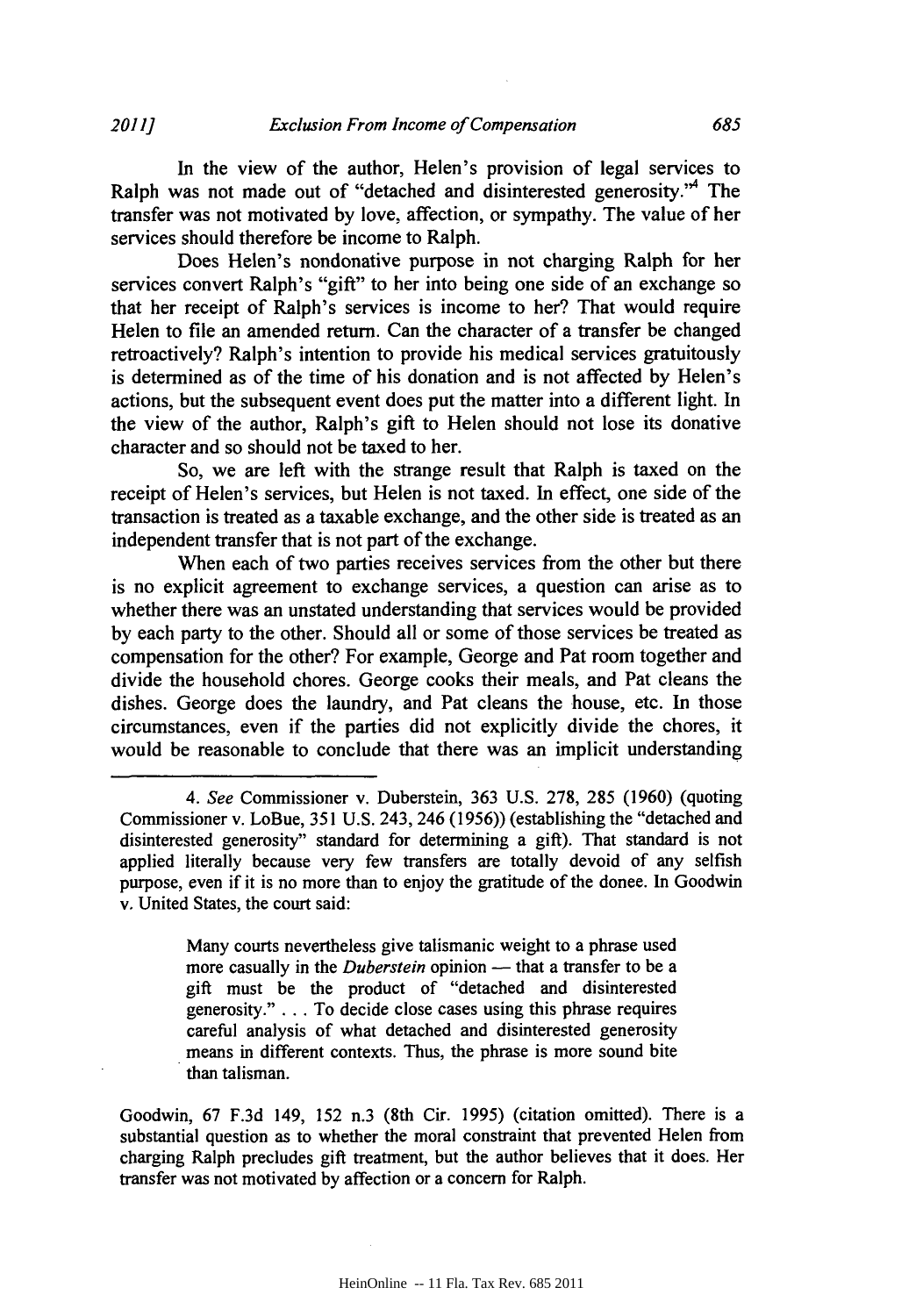that the chores would be divided so that one can be seen as done in exchange for the other. As we will see, even if the arrangement is treated as an exchange of services, there will be no income tax consequence.

#### **II. NONCOMMERCIAL ZONE OF ACTIVITY**

Although there is no explicit authority on the subject, it is a reasonable conclusion from a study of the field of taxation that the income tax operates only on commercial transactions.<sup>5</sup> That is, the income tax applies only to transactions in which the taxpayer has, either voluntarily or involuntarily, entered into a commercial transaction. Income derived from noncommercial activities has not been taxed, and yet the principle for excluding such income has never been articulated. It is the contention of the author that the principle underlying the exclusion of such income is that the income tax applies only to commercial activities and that income produced from noncommercial activities is not taxable.

At first glance, it might appear that there is one instance in which noncommercial income is taxed, but upon closer examination, it is clear that the provision is not an exception to the principle proposed above. Alimony is taxed to the recipient, but alimony is not derived from a commercial venture. The taxation of alimony serves a specific purpose that has nought to do with the measurement of income.

Prior to 1942, alimony was not included in a recipient's gross income.6 After the outbreak of World War **II,** tax rates were increased significantly, which made it more difficult for a payor of alimony to meet his obligations with after-tax dollars. To provide relief, Congress decided to allow a divorced couple to split some of their income between each other so that they could take advantage of the lower tax rates that one of them had. The splitting of income was accomplished **by** making the receipt of alimony taxable to the recipient and **by** allowing a tax deduction to the payor for the amount of alimony paid.<sup>7</sup> The effect of these income and deduction

For an interesting and thoughtful discussion of some aspects of this view, *see* Tsilly Dagan, *Itemizing Personhood,* **29** VA. TAX REv. **93 (2009).** Professor Dagan builds on scholarship dealing with the question of the commodification of personal attributes and interactions.

*6. Gould,* 245 **U.S. 151** at *154. See also* Douglas v. Willcuts, **296 U.S. 1, 8 (1935).**

**7.** I.R.C. **§§** 71(a), 215(a).

**S.** There is a **1917** decision of the Supreme Court in which there is a mild suggestion that taxation does not apply to noncommercial transactions. In holding that alimony was not taxable to the recipient, the Supreme Court stated: "Alimony does not arise from any business transaction, but from the relation of marriage." Gould v. Gould, 245 **U.S. 151, 153 (1917)** (quoting Audubon v. Shufeldt, **181 U.S.** *575,* **577 (1901)),** *superseded by statute, I.R.C.* **§** 71(a).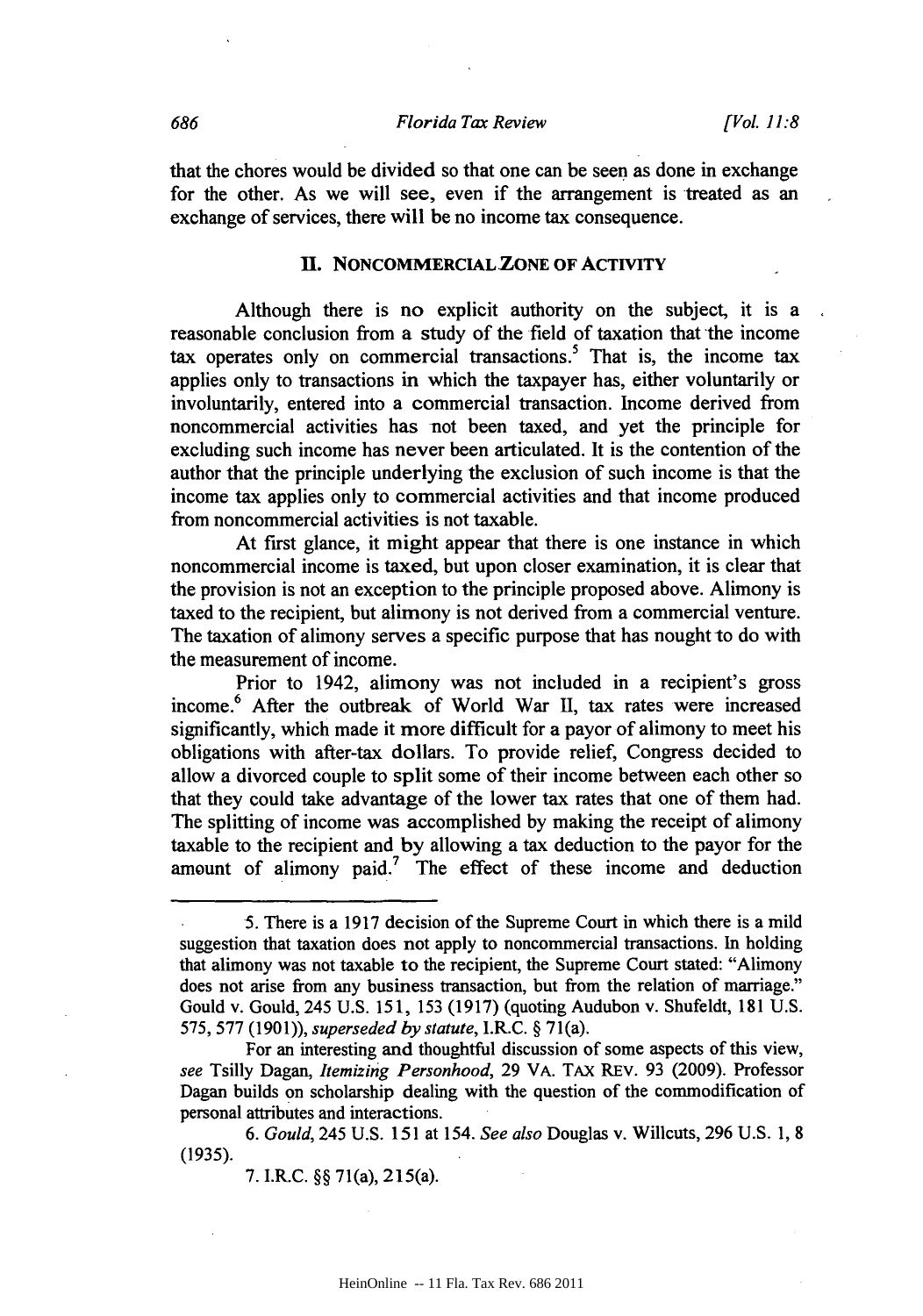provisions is to shift the incidence of the tax on the amount paid from the payor spouse to the payee spouse and thereby utilize the payee's marginal tax bracket.

**If** X owns jewelry as personally used property, the sale of that jewelry would be a commercial transaction, and so would be the receipt of insurance for a theft of the jewelry. While the jewelry was not held for commercial purposes, its purchase and sale (or involuntary conversion to cash) would be a commercial transaction. X had to engage in a commercial market to purchase or sell the jewelry or to collect a reimbursement for its loss. In addition, the use of property or services to purchase consumption for the taxpayer constitutes a commercial activity. What then can constitute a noncommercial transaction? It is a transaction that, although causing economic consequences, occurs in a personal, noncommercial setting. Stating it differently, there are noncommercial zones of activity, and economic benefits derived from those activities are not subjected to the income tax.

Where to draw the line separating commercial from noncommercial activities is a difficult question. There are activities that are clearly commercial and those that are clearly noncommercial. But, as is true for many distinctions that need to be made, there are grey areas the characterization of which will turn upon the judgment of the decision maker. Over time, precedents will establish how specific items in that grey area are to be characterized.

The clearest examples of benefits received in a noncommercial zone of activity involve a married couple. Typically, there will not be an explicit agreement allocating tasks to each spouse, but there will be an implicit understanding that each spouse will do his or her share. The author knows of one marriage in which the allocation of tasks was explicit. The couple undertook to determine the weight to be accorded to each task and carefully allotted the tasks so that neither spouse obtained an advantage over the other. Even in that unusual situation, there would be no income tax consequence. There never has been an effort to tax a married couple for an exchange of services of that nature.

**Why** is that so when there is clearly an exchange of services? One consideration is that taxing an exchange of services performed in a marital community would pose huge administrative difficulties, and avoidance of that administrative burden is likely one factor in the decision not to impose a tax. In addition to difficult valuation issues, it would not be easy to discover the events where one spouse performed a service for the other; and many of the services performed will be of a **highly** personal nature.

But administrative inconvenience is not the only reason for excluding those services from taxation. **A** tax regime that would require the discovery of services performed within the marital community would constitute an invasion of privacy and an intrusion into an individual's private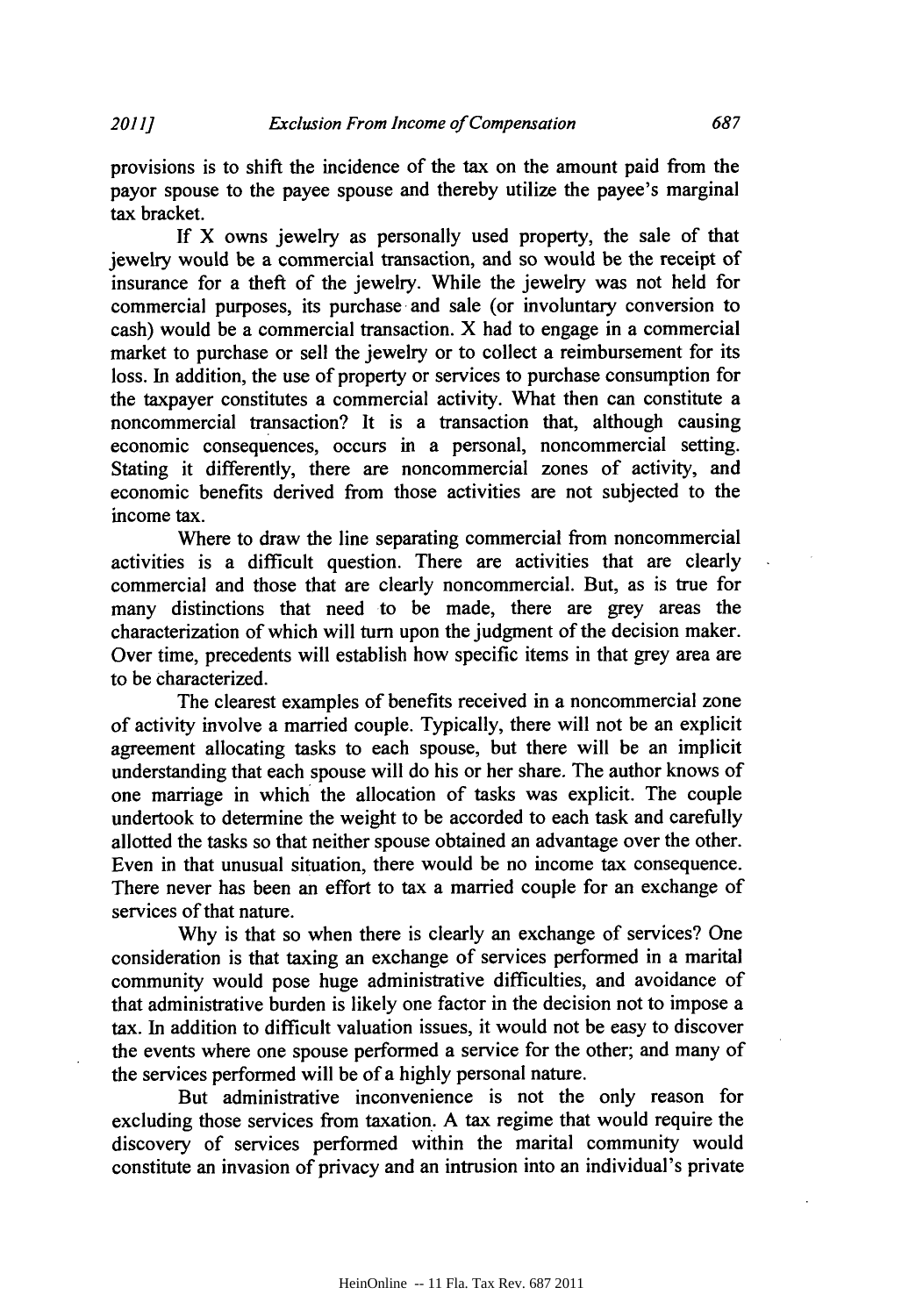noncommercial life, and that would be unacceptable in a free society. Even when identification and valuation of marital services does not pose a problem, the value of these services nevertheless will be excluded from income. The personal private lives of individuals should not be subjected to disclosure **by** the government unless there is a compelling public reason to require it. Stating it differently, the primary reason for the exclusion is that the household tasks performed in a marital community are in a noncommercial zone and are excluded from the income tax because those activities are insulated from governmental oversight.

Another way of viewing the conduct of the spouses is to treat them as engaged in a joint venture in which there is a division of labor. The exchange of services **by** roommates Pat and George in the illustration above similarly would not be income to either. Part HI of this essay discusses whether a pooling of services to accomplish a common goal should be excluded from income tax consequences.

This view of a noncommercial zone does not mean that a married couple can never engage in a commercial venture together. For example, if a wife owns a shoe store and hires her husband to be a salesman, they would be engaged in a commercial activity, and the wages paid to the husband would be income to him. Taxation of that transaction does not involve a violation of privacy nor an intrusion into an individual's private noncommercial affairs.

Not taxing services performed in a family setting is analogous to not taxing imputed income from the services one performs for himself. An individual is not taxed on the wealth produced **by** cooking his own meal, shaving himself, mowing his own lawn, building a bookcase for his own use, etc. The reasons for not taxing such imputed income are the same as those that apply to the decision not to tax events occurring in a noncommercial zone. **A** tax on such imputed income would pose difficult valuation and identification problems and would constitute an invasion of privacy and an intrusion into an individual's private life. Moreover, it would be undesirable to have the tax law deter an individual from using his own labor to improve his household, himself, or his family. **If** such imputed income were taxable, an individual might choose not to shave or have his wife cut his hair or make household improvements and repairs. That is not to say that a person would necessarily refrain from such actions, but the imposition of a tax liability would be a factor to be weighed in determining whether the net benefit to be gained is worth the effort. While there is no statutory provision excluding imputed income from taxation, it is excluded under the common law.

For some limited purposes (but certainly not for all purposes) members of a family are treated as a single unit.<sup>8</sup> Therefore, services

**<sup>8.</sup>** For example, for some purposes, stock owned **by** one person is treated as also owned **by** certain other members of the owner's family. *E.g.,* I.R.C. **§§**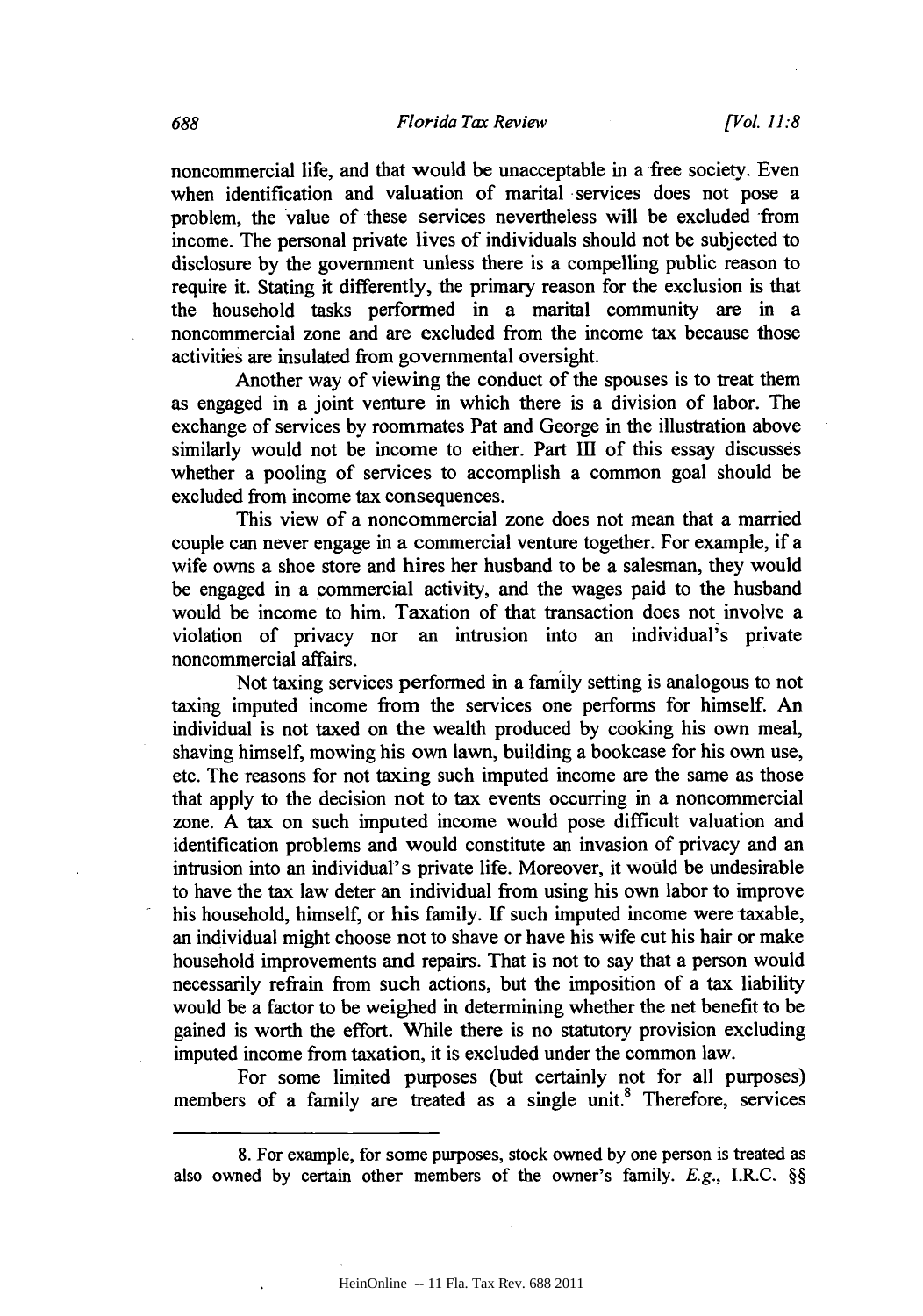performed for the family **by** an individual member can be seen as services performed **by** the family unit for its own benefit and thus excluded from tax as imputed income.

Another area where the noncommercial zone concept should apply arises when a child of the family is paid cash for doing chores. For example, Robert Jones pays his twelve year old son, Willie, \$20 a week to mow the lawn. Should that payment be income to Willie? While the issue does not seem to have arisen, perhaps because the child does not earn enough to require filing a tax return, the author concludes that the \$20 payment is not income to Willie. Consider these alternative circumstances.

Robert pays Willie \$20 a week as an allowance, and Willie performs chores as his share of household responsibilities. The weekly payment to Willie is a gift and is not included in his income.<sup>9</sup> The exchange of services that Willie received from his parents for the services he performed is not income under the noncommercial zone concept described above. So, Willie has no income.

Instead, Robert wishes to instill work habits in Willie for earning his living later in life. So, rather than give Willie an allowance, Robert agrees to pay Willie \$20 a week for the chores that Willie performs. It is the author's view that the characterization of the payment does not alter its noncommercial attribute. In effect, Willie receives an allowance and is required to do household chores; the characterization of the payment as wages does not represent its actual function.

While a number of courts have adopted a doctrine that makes it difficult for a taxpayer to repudiate the form in which a transaction was cast,<sup>10</sup> that doctrine should not apply to this situation. This is not a case where the taxpayer could manipulate the tax consequence **by** adhering to the form of the transaction if such adherence proves desirable, but pointing out the different substance of the transaction if characterization subsequently proves to be more desirable. In the instant case, there is no tax advantage to treating the payment as a wage, and the parent's purpose in so characterizing it has no tax motivation.

**A** similar situation has arisen in connection with welfare benefits, and the Internal Revenue Service has excluded the payments from income in that circumstance. Amounts received as distributions from a general welfare fund (typically a distribution made **by** a state or federal agency pursuant to a statute to provide help for needy persons for the promotion of the general

**9.** I.R.C. **§** 102.

<sup>267(</sup>c)(2), (4), 318(a)(1), *544(a)(2).* For other purposes, a group of related persons are aggregated and treated as a single person. I.R.C. **§§ 355(d)(7)(A),** (e)(4)(C)(i).

*<sup>10.</sup> See, e.g.,* Commissioner v. Danielson, **378 F.2d 771 (3d** Cir. **1967)** (en banc); *see also* **DOUGLAS KAHN & JEFFREY KAHN,** FEDERAL INCOME TAx **817-18** (6th ed. **2011).**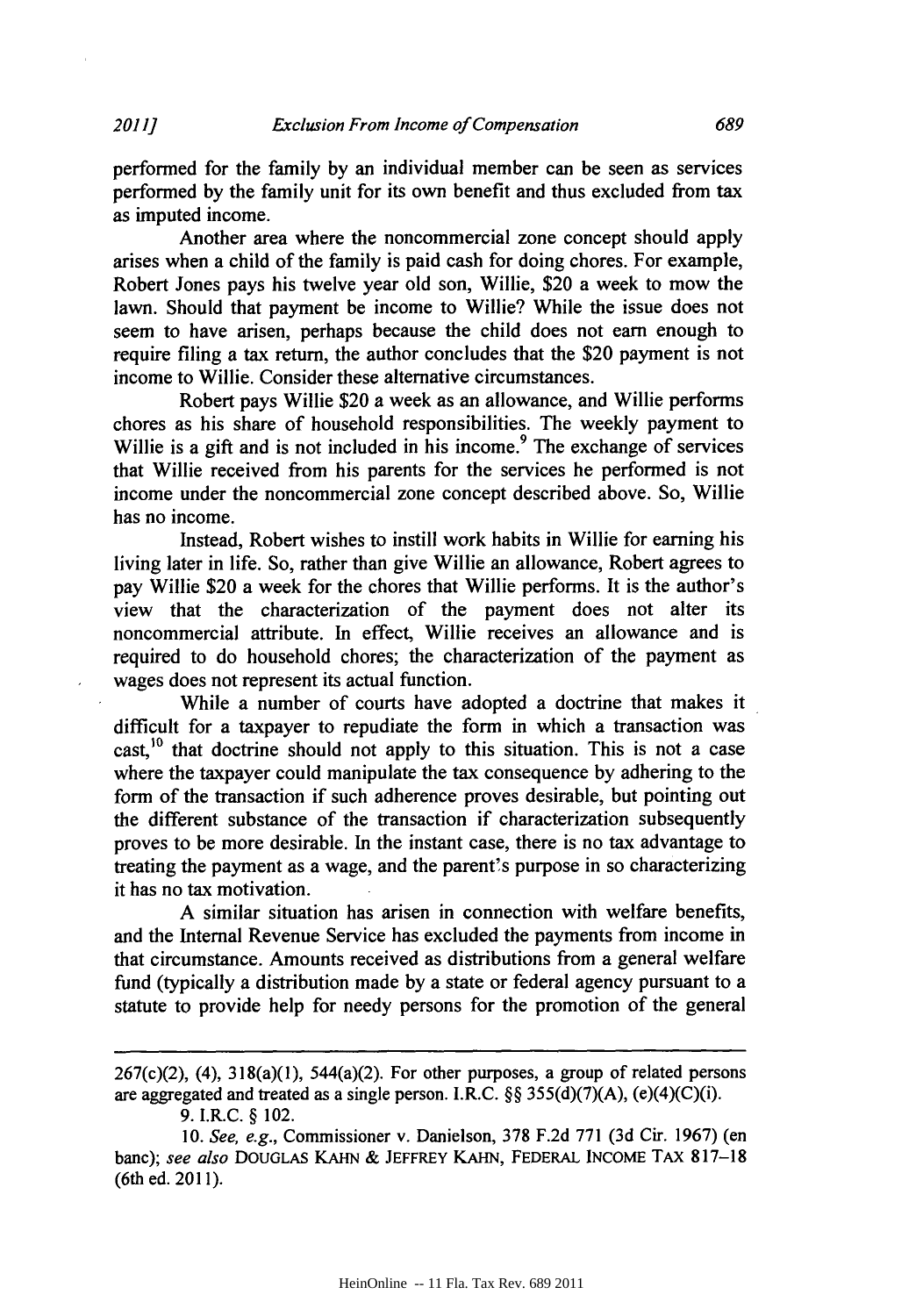welfare) are excluded from the recipient's gross income.<sup>11</sup> To further its goals, some welfare agencies require a recipient to perform services as a condition of receiving benefits. The purpose of that requirement may be to inculcate work habits that will encourage the recipient to find gainful employment. An additional purpose may be to provide training for the recipient to learn a trade. The payments may be based on an hourly wage for work performed. As a policy matter, the payments should not be income to the recipient if the agency's purpose was to rehabilitate the recipient as contrasted to obtaining the benefit of his services. In such a case, the payments should be treated the same as welfare payments in which no work is required. The Service ruled in Revenue Ruling 71-42512 and Notice **99-3"** that such payments are not income to the recipient if the following conditions are satisfied: **(1)** the recipient's participation in the work program must be arranged and financed **by** a public agency that provides welfare benefits; and (2) the total amount of payments received **by** the worker must not exceed the sum of the welfare benefits the worker would have received if he were unable to work plus out of pocket expenses incurred in performing the work. In other words, the number of hours worked must not exceed the number of hours needed to provide the worker with subsistence for his needs.

As previously noted, the Code expressly excludes gifts from income.14 **A** principled policy justification for that exclusion is described in a previous co-authored article of the author's.'5 **If** gifts are deemed to be made within a noncommerical zone, that would be an additional policy justification for their exclusion from income. It is a close question whether a donative transfer lies outside of the commercial sphere. On the one hand, a donative transfer of property bears some similarity to a sale of that property. On the other hand, a donative transfer is noncommercial in that the donor obtains no financial benefit or consumption from the transaction. On balance, a donative transfer appears more like a noncommercial transaction, and so that is an additional policy justification for its exclusion from income.

*<sup>11.</sup> See, e.g,.* Rev. Rul. **73-7, 1973-1** C.B. **39;** Rev. Rul. **63-36, 1963-2** C.B. **19;** Rev. Rul. **57-102, 1957-1** C.B. **26;** Priv. Ltr. Rul. **9351017** (Sept. 24, **1993).**

**<sup>12. 1971-2</sup>** C.B. **39.**

**<sup>13. 1999-1</sup>** C.B. **271.**

<sup>14.</sup> I.R.C. **§** 102.

*<sup>15.</sup>* Douglas **A.** Kahn **&** Jeffrey H. Kahn, *"Gifts, Gafts, and Gefts"* - *The Income Tax Definition and Treatment of Private and Charitable "Gifts" and a Principled Policy Justification for the Exclusion of Gifts from Income,* **78** NOTRE **DAME** L. REv. 441 **(2003).**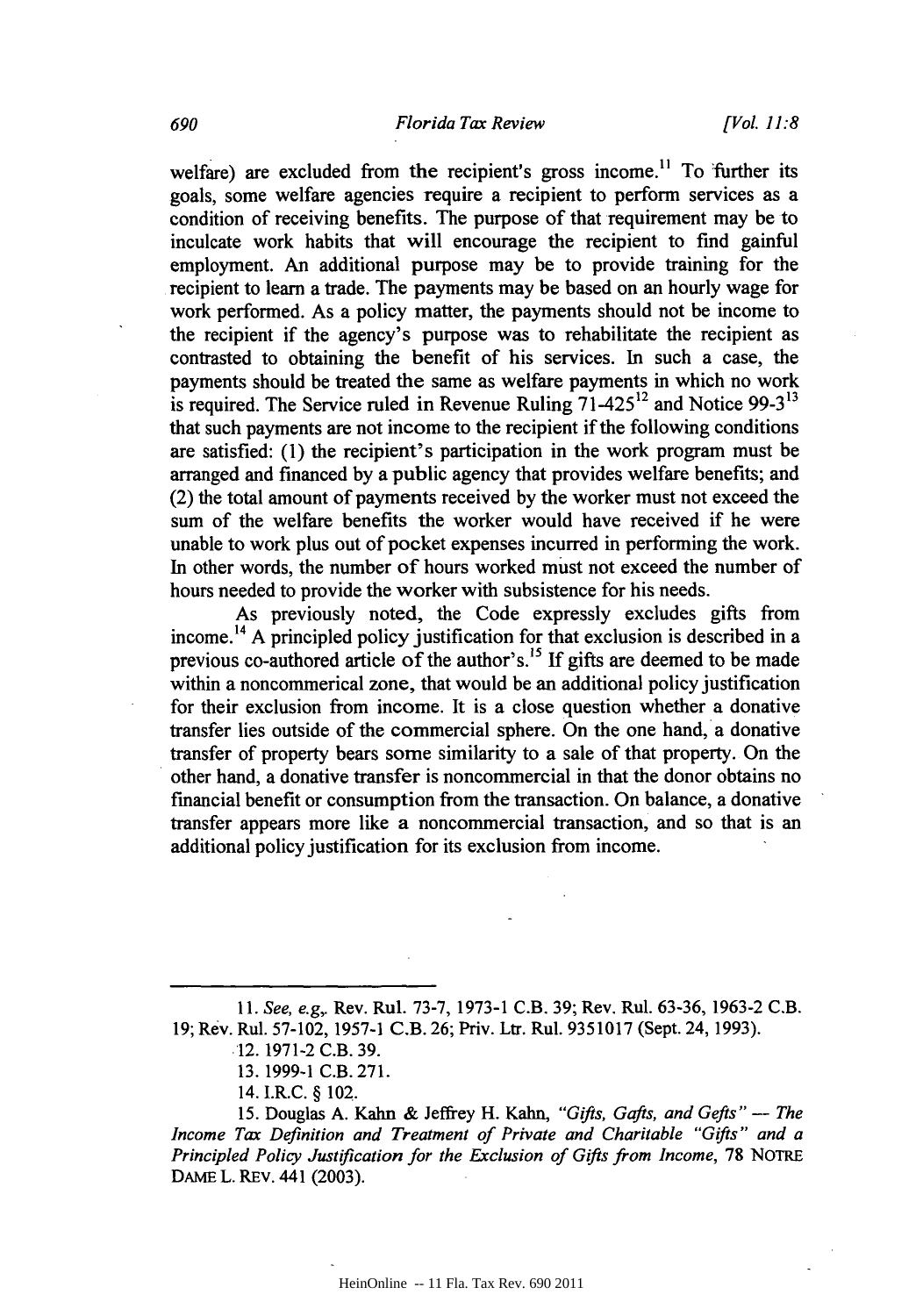#### **III. JOINT ACTIVITY DIFFERENTIATED FROM A BARTER TRANSACTION**

While an income tax system is not comfortably applied to a bartered transaction, it is necessary to do so to prevent wholesale tax avoidance. Consequently, as a general rule, exchanges of property or services will be subjected to taxation.

Barter clubs have been formed pursuant to which one member provides goods or services to another member in exchange for credits or points that can be used to pay for services or property received from another member.<sup>16</sup> The value of the credits or points received constitutes income to the recipient. <sup>7</sup>**If,** instead of using points or credits, services are received directly from the other member of the club in exchange for service performed, the value of the services received is income to each party. **If** the barter club has at least **100** transactions in a calendar year, it is required to file Form 1099-B with the Service to report the transactions.<sup>19</sup>

**If** there is an exchange of services in which the service received is an expense of conducting the recipient's business, and if the value of the service received equals **\$600** or more, the recipient must file Forms **1096** and **1099** to report the transaction.<sup>20</sup>

Notwithstanding the tax law's treatment of barter transactions, when an exchange takes place in a noncommercial setting, there is good reason to conclude that it is not subject to the income tax. However, as noted above, while the characterization of an activity as commercial or noncommercial often is clear, there are grey areas where it is difficult to make that determination. Over time, many of those grey areas will become clear as precedents are established classifying them.

#### *A. Joint Activity*

Several persons can join together to pool their labor to accomplish a common goal. Their joint efforts should not be treated as an exchange of services but rather as a jointly conducted activity. When the common goal has no business connection, the exclusion of joint activity services from income can be seen as a corollary to the proposed principle that income arising out of a noncommercial activity is not taxable.

The application of this proposed "pooled labor" principle requires that there be a standard for determining what constitutes a "common goal."

*<sup>16.</sup> See* Rev. Rul. **80-52, 1980-1** C.B. **100;** Korpi v. United States 84-1 **U.S.** Tax Cas. **(CCH)** T **9203, 53** A.F.T.R.2d 84-1048 **(D.** Mass. 1984).

*<sup>17.</sup> See* Rev. Rul. **80-52, 1980-1** C.B. **100.**

**<sup>18.</sup>** Rev. Rul. 79-24, **1979-1** C.B. **60.**

**<sup>19.</sup>** Reg. **§** 1.6045-1(e)(2)(ii).

<sup>20.</sup> Rev. Rul. **85-101, 1985-2** C.B. **301.**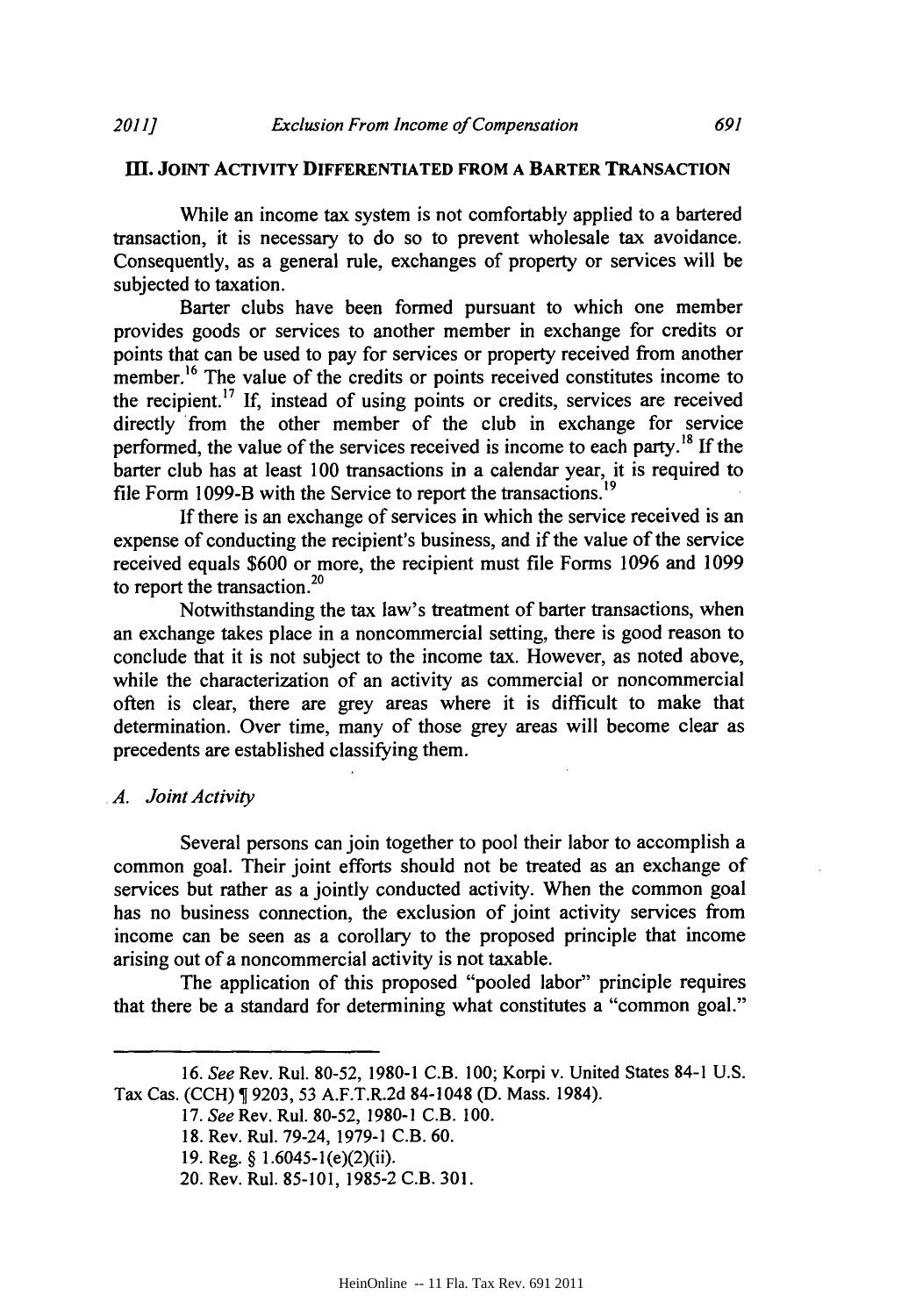How broadly described can such a goal be? **If** the common goal is defined broadly enough, virtually every exchange of services could be classified-as serving it and thereby excluded from income. Unless limits are imposed on the concept of a common goal, no exchange would be taxable, and that would create a large loophole in the tax system. For example, if X repaired Y's car in exchange for Y's performing surgery on X's leg, could both services be classified as furthering the common goal of "fixing things?" The answer is that "fixing things" is too broad a concept to be used in this context. The definition of a "common goal" must be restricted if it is to be a useful concept for this purpose.

The common goal must be the product of a single activity that is regarded as such **by** the public. The services involved must be so related that they are commonly regarded as in furtherance of that activity. The limitation on the breadth of a common goal rests on a common sense approach to whether the public would consider that goal to be the purpose of conducting an activity as contrasted to stretching the concept to incorporate the services in question. The limitation of the concept rests on a factual issue as to what is commonly regarded as a single activity.

There is nothing unusual about having a tax law characterization rest on a factual determination of the common understanding of a concept. There are numerous examples of that approach. Several are described below.

The determination of whether an item of clothing qualifies as a uniform, the cost of which can be deducted or depreciated, depends upon whether the item is adaptable for general use so that it could be used in place of regular clothing.21 The test for whether an item is so adaptable for general use turns on community standards. $^{22}$ 

The question of whether the expenses of seeking new employment are deductible depends upon whether the new employment is in the same trade or business as the taxpayer's old **job.23** The deductibility depends upon a factual determination as to what constitutes a new trade or business. As is true of the common goal concept, the trade or business standard should not be defined too broadly. For example, a taxpayer's trade or business could be said to be that of being an employee without regard to the type of work performed. Obviously, the concept is not applied that broadly.

The determination of whether a taxpayer's educational expenses qualify as a business expense can rest on whether the education qualifies the taxpayer for a new trade or business. As to what qualifies as a new trade or business, the Tax Court has said that it compares the types of tasks and

<sup>21.</sup> Rev. Rul. 70-474, **1970-2** C.B. 34.

<sup>22.</sup> Pevsner v. Commissioner, **628 F.2d** 467, 470 (5th Cir. **1980).**

**<sup>23.</sup>** Rev. Rul. **75-120, 1975-1** C.B. *55.*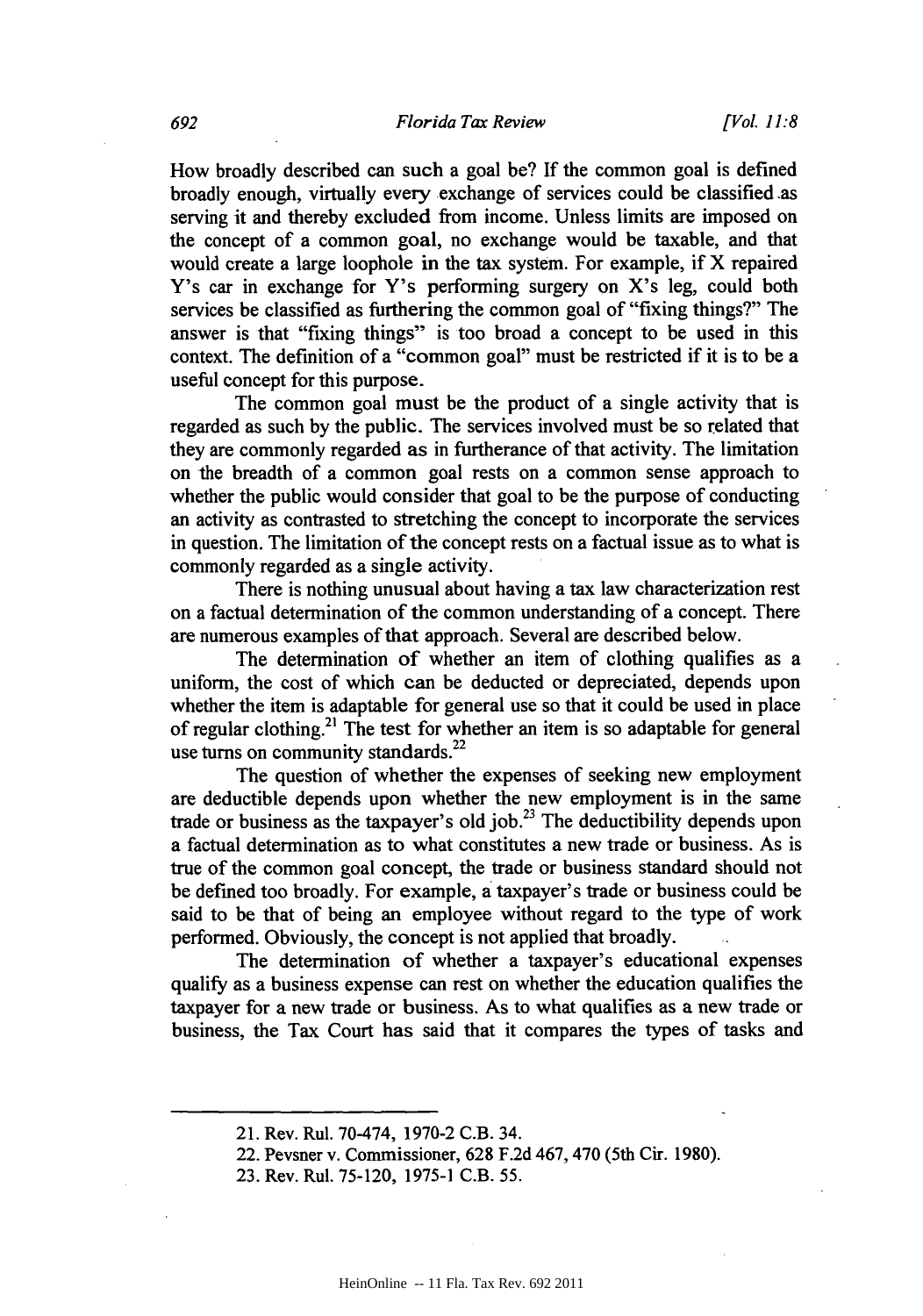activities involved and essentially applies a common sense test as to whether the new position is different from the old. $^{24}$ 

As a matter of societal policy, the tax law should not operate to deter the formation of cooperative ventures in which people pool their labor for a common personal goal. The tax law expressly provides for such pooling of labor and property for business purposes in its rules for dealing with partnerships.<sup>25</sup> The partners' exchange of services does not cause them to **Produce** income.<sup>26</sup> The same treatment should be accorded to the pooling of labor in a joint activity that is not connected with a business. Consider the following illustration.

John and Robert live in different parts of Manhattan. Both of them wish to have a vegetable garden but have no land in Manhattan to use for that purpose. They each purchase land on Long Island, and the two plots are within a few blocks of each other. Each individual plants vegetables on his plot. Rather than having each of them travel to Long Island four times a week to tend to his garden, they agree to take turns so that each will travel to Long Island only twice a week and will tend both gardens on each trip.

In the author's view, John and Robert should not be taxed on an exchange of services. Instead, they should be treated as pooling their labor to accomplish a common goal **-** namely, the maintaining of their vegetable gardens. The arrangement should be treated as combining the two gardens into a single activity. There should be no income tax consequence.

The exchange of services **by** the roommates, George and Pat, in an example set forth earlier in this article also should be excluded from income as a joint activity.

#### *B. Non-Marital Exchange of Services Not Connected With a Trade or Business*

Let us consider the treatment of a direct exchange of services that are not connected with either party's trade or business. One question is whether the tax consequences will depend upon whether the parties are jointly engaged in a single activity. Consider the following two examples.

Paul is a shoe salesman who is handy at making repairs and improvements to his house and household goods. Paul's neighbor, Frank, is a

<sup>24.</sup> Glenn v. Commissioner, **62 T.C. 270,275** (1974).

**<sup>25.</sup>** I.R.C. **§§ 701-777.**

**<sup>26.</sup>** While partners are treated as mutual agents, that does not entirely distinguish their situation from those engaged in a noncommercial joint activity. For example, Architect and Builder form a partnership to purchase land and construct a ten-unit apartment building. The two partners contribute an equal amount of cash. Architect designs the building, and Builder constructs it. The mutual agency concept does not distinguish their exchange of services from the pooling of labor **by** those engaged in a noncommercial common activity.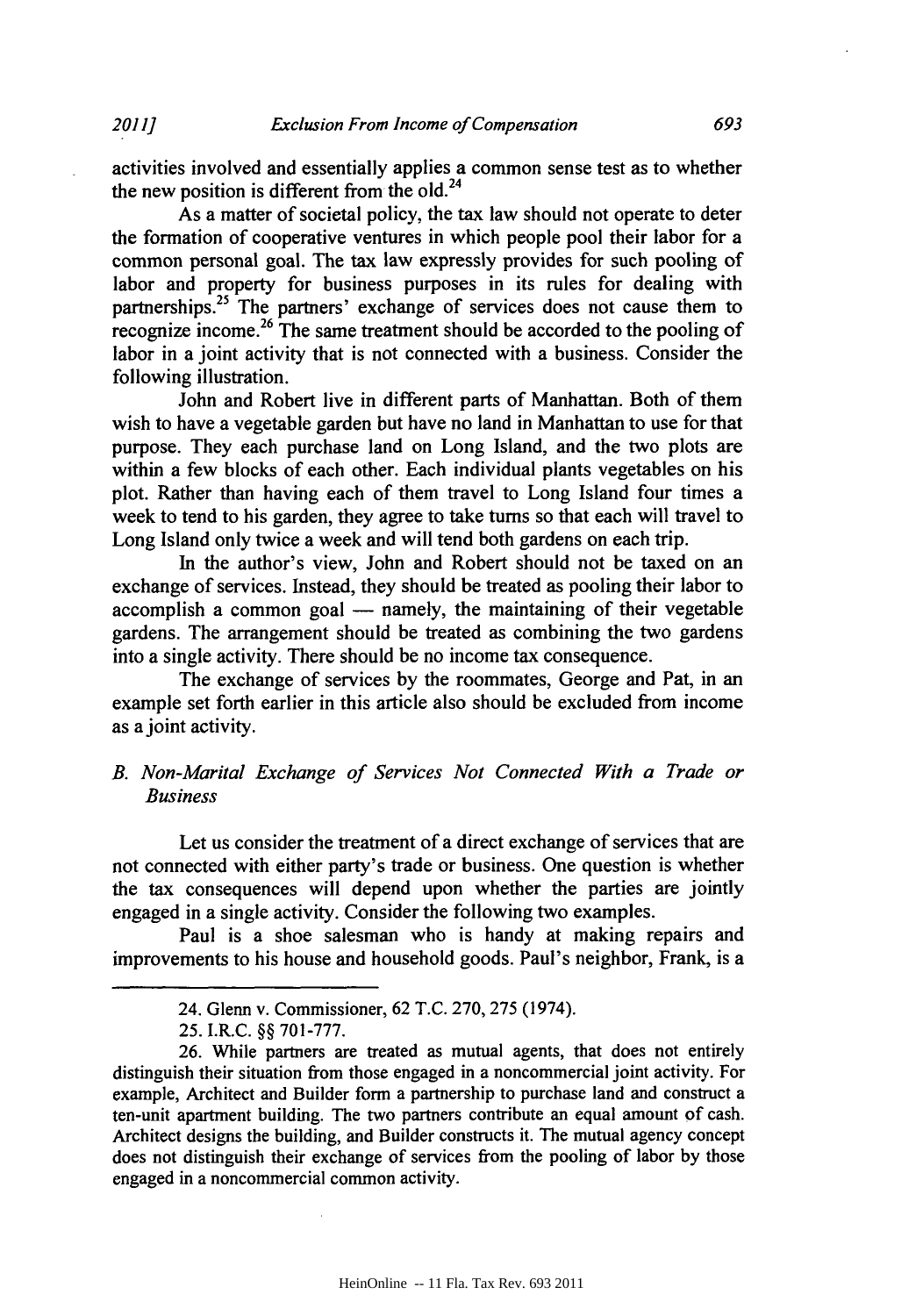college professor who has no talent for making repairs. Frank is an amateur chess player who has a master's ranking.

**A** window in Frank's house is broken **by** a storm. Paul offers to repair it and does so. **If** nothing more occurred, Paul's provision of a service would **be** a gift, and there would be no tax consequence. Instead, when Frank accepted Paul's offer, Frank offered to give chess lessons to Paul's daughter, Megan, to compensate Paul for his work. Frank gives chess lessons to Megan. Should Paul and Frank be taxed on the exchange of services?

Neither service that was provided was connected with the business or profession of the service provider; nor was the service received connected with the business or profession of the recipient. Nevertheless, the exchange of services can **be** seen as occurring in a commercial zone. Frank could have charged for giving chess lessons, and the amount received would have been income to him even though he is not a professional chess player. **By** offering to provide chess lessons as payment for the service that Paul performed, Frank has placed his service into the commercial market. The same is true for Paul. Under any reasonable construction, there is no common goal for the two services, and so they cannot be characterized as a pooling of services for a common goal.

Given the isolated aspect of this exchange (i.e., it was not part of a pattern of exchanging services), the administrative costs of taxing it are such that the government might be better advised to ignore it. Nevertheless, a proper application of the tax law would tax the exchange. The exchanged services were not provided to achieve a common goal. It just may not be worth the government's effort to enforce the tax. **If** one or both of the parties engage in a number of such exchanges, then the government should enforce the tax. In that regard, note the requirement that a barter club whose transactions in a calendar year exceed ninety-nine must file information forms with the Service.<sup>27</sup>

Consider a second example. Mildred and Allen have a three-year old son. Their neighbors, Susan and Peter, have two children ages two and five. On short notice, Susan and Peter need a baby sitter and ask for either Mildred or Allen to sit for their two children. In return, they offer to sit for Mildred and Allen's son when needed. Both babysitting services take place. Should each be taxed on the service received? Should it matter if both families agree to exchange babysitting services on a regular basis and do so?

While it is a close question, the author believes that the exchange of services comes within the joint activity exception described above in connection with the tending of the vegetable gardens. The parents are tending children instead of vegetables, but the same principle applies. There is a difference in that the babysitting activity deals with the other family's children as contrasted to caring for all the children together. That difference

**27.** *See* Reg. **§** 1.6045-1(e)(2)(ii).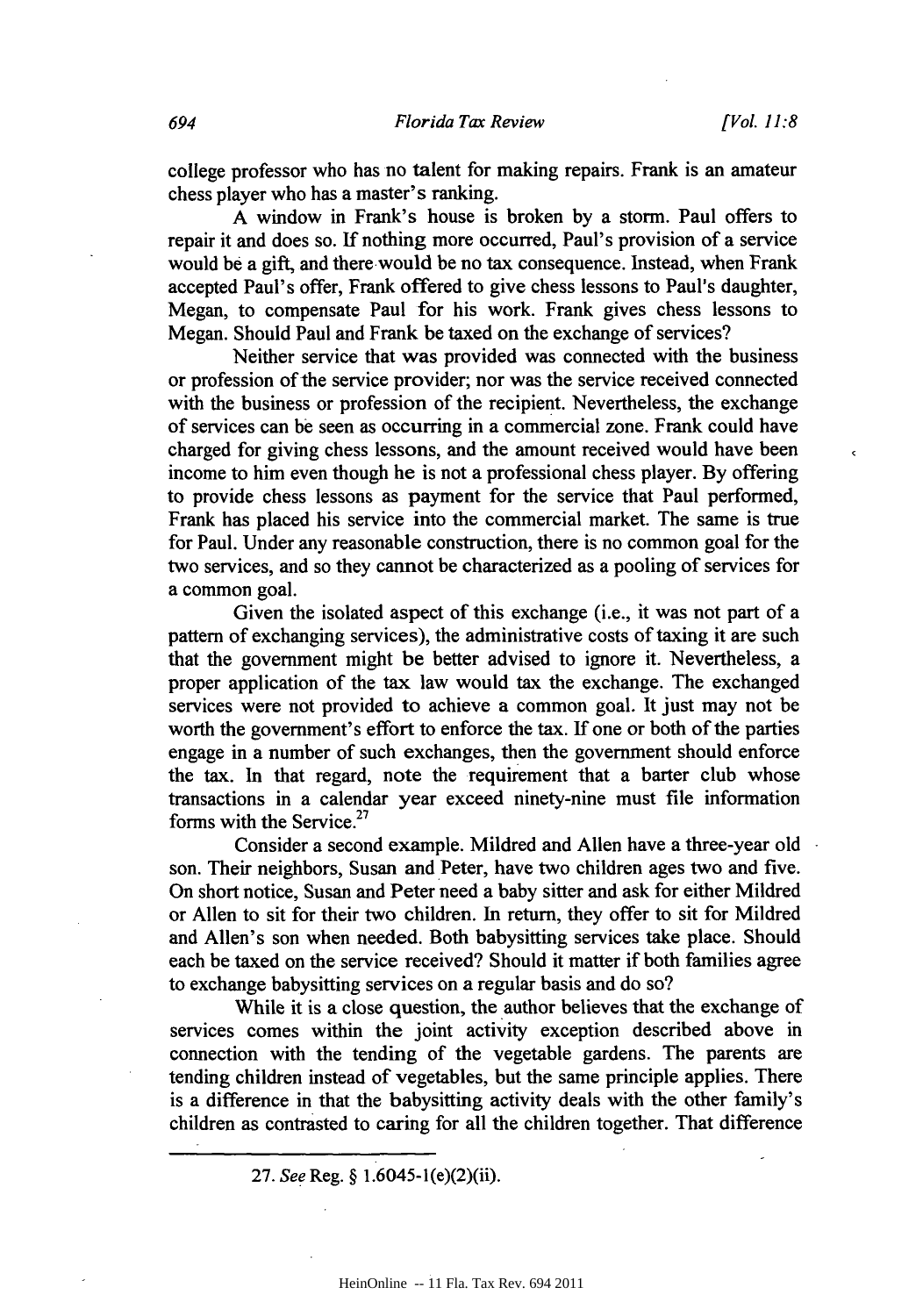should not matter. *If* instead of going to the other's home to sit, the child or children were brought to the home of the sitter, the sitter would be caring for all the children at the same time. The tax result should not rest on that distinction. The goal of the arrangement is to provide for the care of all of the two families' children, and that constitutes a single activity.

#### *C Barter Club for Child-Care*

**A** barter club can be a commercial enterprise from which a proprietor derives a profit. There also are cooperative barter clubs in which the members themselves operate the club. One such type that is fairly common is a babysitting club.

**A** child-care barter club can operate very much the same way as other barter clubs do. The babysitting is performed **by** the members, who are parents of young children. Points are allotted for each hour that a member sits for another child. Additional points may be granted for sitting after midnight and on holidays. **A** member's points are reduced when he uses the babysitting services of another member. One member serves as a secretary who maintains a record of the points earned and used **by** the members. One possibility is that, as with other barter club programs, a member could be taxed on the receipt of points or on the receipt of babysitting services. How should this arrangement be treated?

**A** significant difference between the child-care barter clubs and other barter clubs is that the services that are obtained through the club are all of the same type and serve the same function. The only service obtained is babysitting for a young child. In other types of clubs, a member might choose to get legal services from another member or he could choose to obtain an entirely different type of service. Consequently, in contrast to other barter clubs, a child-care barter club can be seen to be a cooperative joint venture to engage in a single activity - that is, the tending to young children. Although conducted on a larger scale, the circumstances of the club are similar to those in the situation described above of the two Manhattan residents who shared the burden of tending to the vegetable gardens on Long Island. In the author's view, the members of the club should not be taxed.

#### *D. A Cooperative Nursery School*

Cooperatives can take many forms. One element that they often have in common is that they utilize a pooling of labor **by** members of the venture.

Cooperative nursery schools are a popular program. **A** group **of** parents form a nursery school and hire a professional teacher. Parents who place a child in the school have an option either to pay \$X or to assist the teacher for a set number of hours, in which case they will pay \$X minus \$Y. When assisting a teacher, the parent will serve all of the students in the class.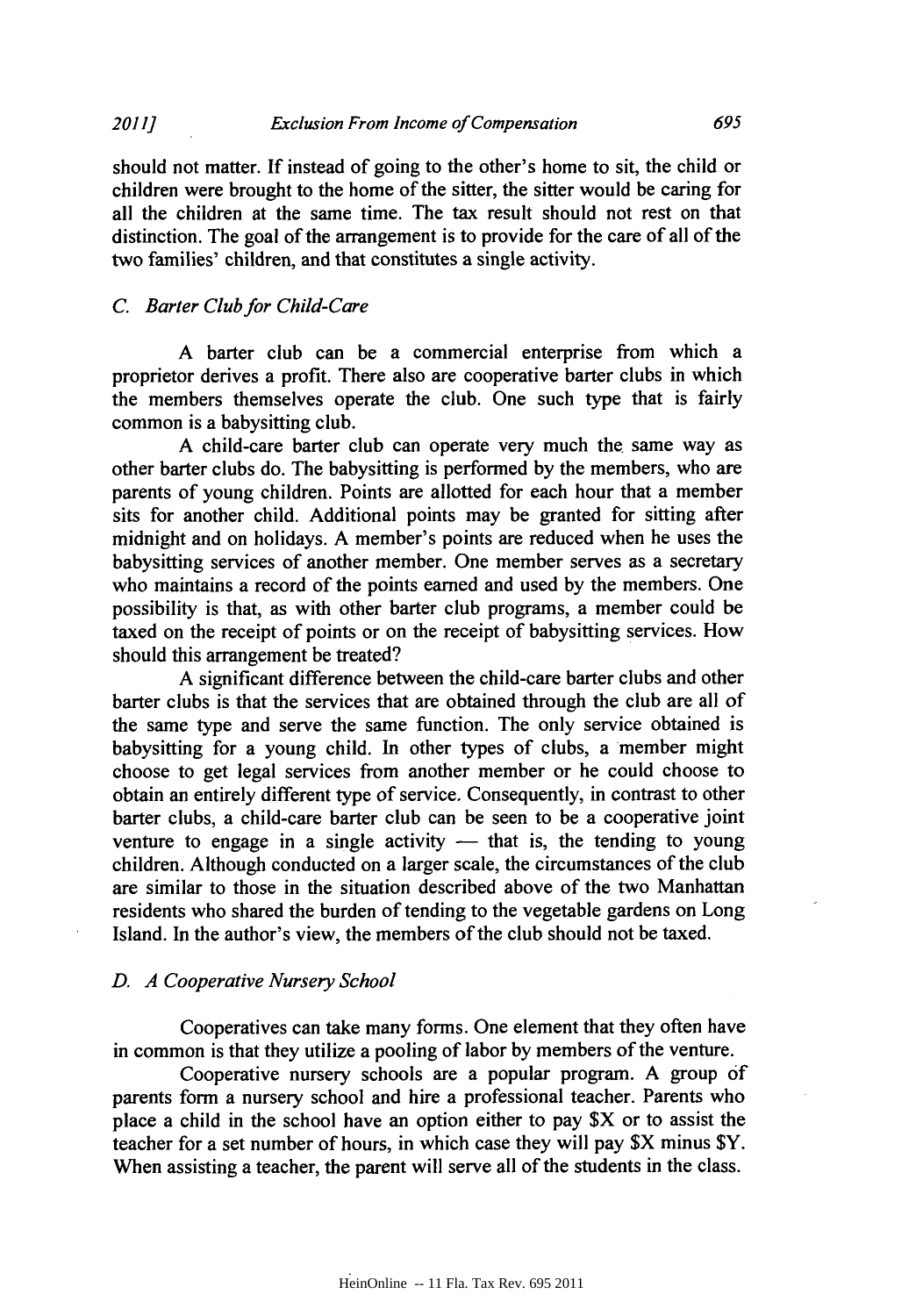The reduced cost to the parent could be seen as an implicit payment for the parent's services. Alternatively, and more realistically, the parent's supplying of services can be seen as eliminating a cost of conducting the school that otherwise would have been necessary. The reduced cost to the parent is a form of imputed income from providing services for the parent's own benefit (and the benefit of his own child), and imputed income is not taxable.

However, **by** tending to all of the children in the class, each participating parent effectively exchanges his services for the services his child receives from other participating parents. The situation is similar to the example above of the two Manhattan residents who take turns tending their gardens in Long Island. As stated in discussing that situation, the author concludes that the cooperative nursery does not constitute a taxable exchange of services but rather is a pooling of labor to accomplish a common goal.

*E. Home Schooling*

Some parents choose not to send their children to public or independent schools. Instead, these parents teach their children at home. In many cases, the children of several families are combined into a single class and taught **by** several parents. The parents divide the subjects among themselves so that each parent teaches different subjects. 28 Are the teaching services performed **by** one parent compensated **by** the teaching service performed **by** the other parents? Given the approach adopted in this Essay, there is no exchange of services and thus, no income tax consequence. The parents pool their services to achieve the common goal of educating their children. The activity of educating children is one that is commonly conducted and so there is no difficulty in finding that the common goal requirement is satisfied.

Would the result be different if the exchange of teaching services were limited to two subjects? Consider this example.

John would like his child to learn French, but French is not taught in the local school. Robin would like her child to learn Latin, but Latin is not taught in the local school. John agrees to teach Robin's child Latin in exchange for Robin teaching John's child French. Is that a pooling of services for a common goal? The common goal could be to teach a foreign language or more broadly to educate- the children. In the author's view, neither goal is too broad to serve for this purpose; and so the exchange is not taxable.

The situation is distinguishable from home schooling in that it does not involve all of the children's education, but is limited to a single subject for each child. **A** common activity is tutoring of children, and the instant situation fits that category. In any event, the types of services performed **by**

**<sup>28.</sup>** Some families also hire a professional to teach a specific area, such as science or Latin.